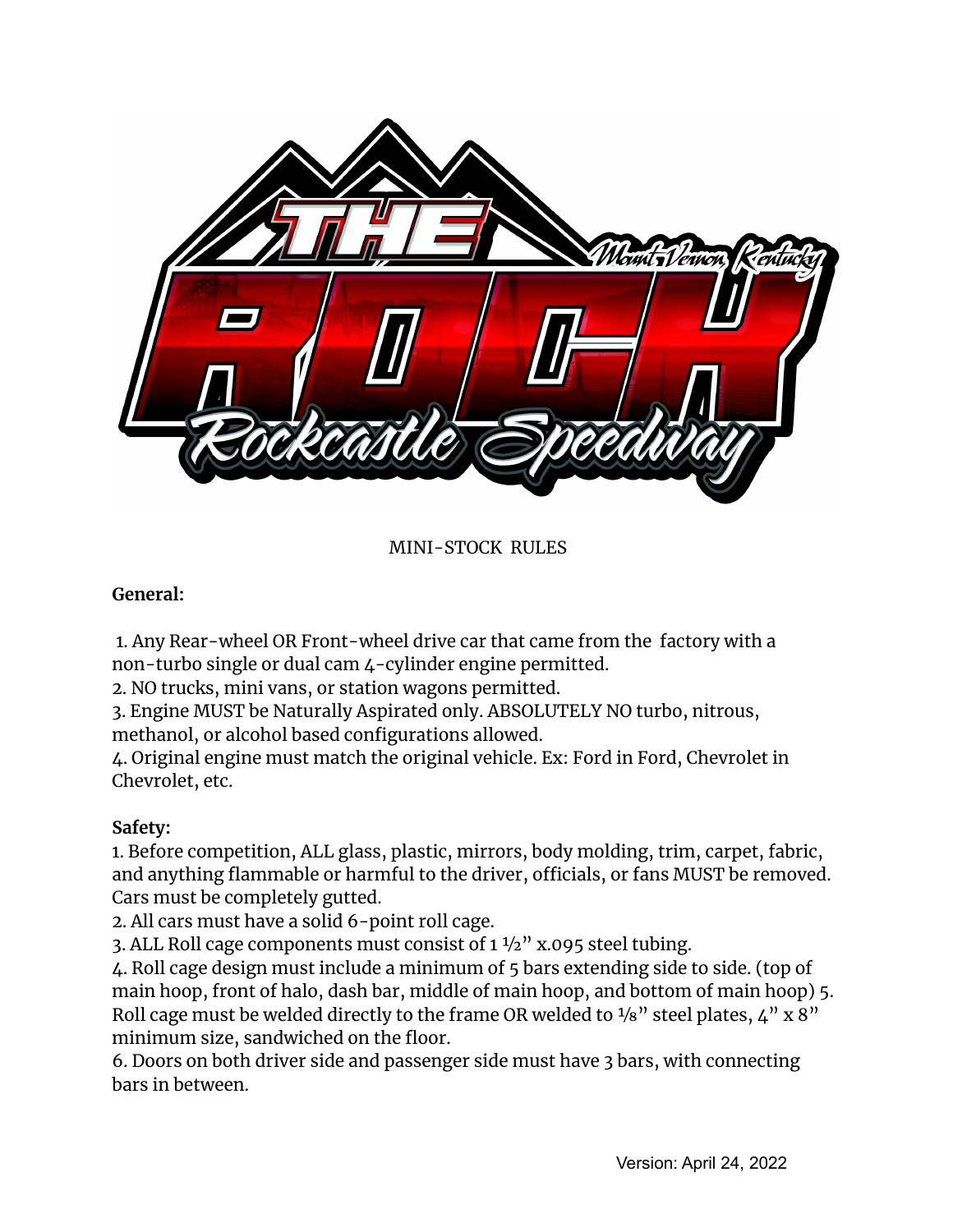7. The Main Hoop must consist an "X" style bar or single diagonal bar.

8. There must be a diagonal bar in the center of the top hoop.

9. Gussets highly recommended but not required.

10. A minimum of three (3) windshield bars are required in front of driver. Bars must be at least  $\frac{3}{8}$ " in diameter.

11. Racing Style seat is MANDATORY. Full Containment is not required, but strongly encouraged.

12. 5-point racing type seat belts are required.

13. Racing Seat AND belts must mount to frame or roll cage.

14. Quick release steering wheel is required.

15. Fire Extinguisher must be up to date and mounted inside the cockpit within reach of the driver.

16. Battery must be securely fastened down. IF located inside cockpit, the battery must be completely enclosed.

17. Battery Master disconnect switch must be within reach of driver at-all-times.

18. Window Net is not required but strongly encouraged.

19. Approved Helmet must be worn at-all-times while on track. Helmets must be Snell SA 2010 or newer. (NO open-faced dirt bike style helmets allowed)

20. Drivers must wear approved racing fire suit at-all-times while on track. (1-piece suit & 2-piece suits are allowed)

21. Racing shoes are mandatory.

22. Racing gloves are mandatory.

23. Head & Neck Restraints are not required but STRONGLY encouraged. Horse collar restraints, Hans, NecksGen, and Zamp are all acceptable. 50 pound weight break for an approved Head & Neck Restraint.

# **Engine:**

1. Engine type that came in the car must be run.

2. Engine MUST remain in stock location with NO setback.

3. ABSOLUTELY NO aftermarket blocks.

4. Internal modifications are permitted. This includes but is not limited to: pistons, rods, crankshaft, camshaft(s), lifters, valve springs, bearings, etc.

5. Aftermarket heads and intake are permitted with a 100 pound penalty. OEM heads and intake may have any internal modifications.

6. Aluminum Heads are only permitted on cars that came from the factory with aluminum heads. NO aftermarket aluminum heads permitted.

7. Fuel Injection permitted on cars that came from the factory with fuel injection. NO aftermarket fuel injection allowed.

8. Cold Air intake is permitted. Stock air box may be removed for placement of cold air intake.

9. Aftermarket headers are permitted.

10. ECUs are allowed to be programmed, flashed, chipped, or upgraded.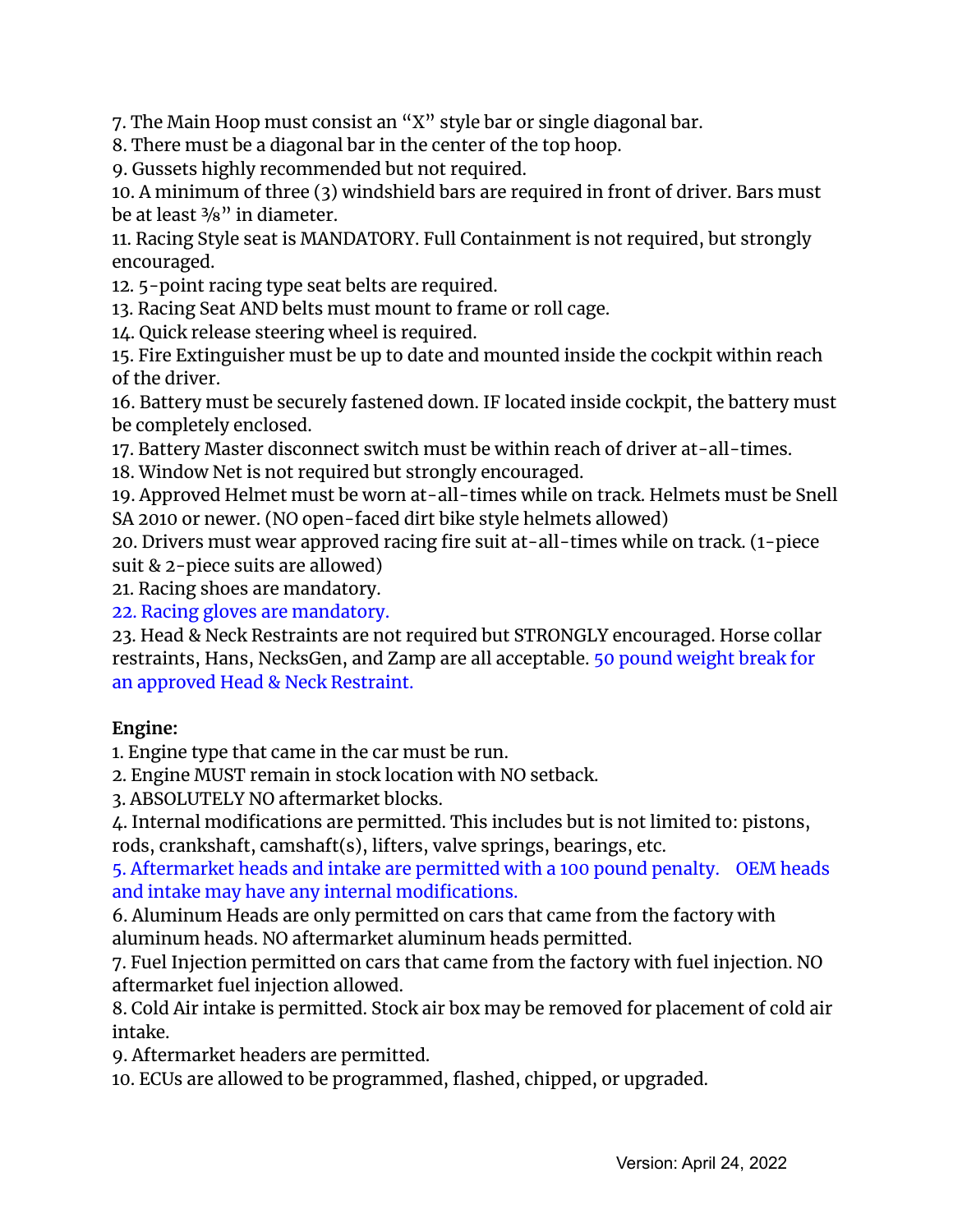#### **Protest**:

1. Visual protest will be \$100. Track keeps 100% of the protest money.

2. Engine displacement protest will be \$300 cash. \$150 will go to the track; while \$150 will go to the winner of the protest. This will include removing the head of the protested car.

3. All protests must be made within 5 minutes of the conclusion of the race at the scales. No exceptions. Only the top 5 finishers of the race can be protested. You can only protest a car that finishes in front of you.

4. Only the registered car owner or driver may make a protest.

5. Track officials have the right to inspect any and all cars at any time. No exceptions.

6. Driver/owner of the protested car MUST perform the tear down under the supervision of track officials.

#### **Suspension:**

1. Stock suspension ONLY with the exception of aftermarket springs.

Racing/aftermarket springs will be permitted.

2. Trailing arms, A-Frames, and other components may be altered.

3. Shocks, Springs, and other suspension components MUST remain in their original, stock location.

4. Strut towers and hubs may be reinforced or changed for extra strength.

# **Rear-End and Transmission:**

1. ALL transmissions must remain stock and completely unaltered.

- 2. ABSOLUTELY NO Bert or Brinn transmissions allowed.
- 3. For RWD cars, 8.8" and 7.5" rear ends ONLY will be acceptable.
- 4. ABSOLUTELY NO 9-inch rear ends will be permitted.

#### **Body and Frame:**

- 1. Stock frame MUST be used, with only modifications for roll cage placement.
- 2. ABSOLUTELY NO tube cars of any kind will be permitted.
- 3. Stock firewall must be used with any holes covered or patched.
- 4. Bodies may be constructed of steel or aluminum.
- 5. Aftermarket replacement body panels of steel or aluminum are permitted
- 6. Aftermarket nose pieces are permitted.
- 7. AR Bodies components are permitted for competition.
- 8. Body may be of stock configuration or custom-built.
- 9. Doors must be welded, bolted, or chained shut at all times.

#### **Tires and Wheels:**

- 1. Any 8"tire allowed.
- 2. 8"maximum steel wheel